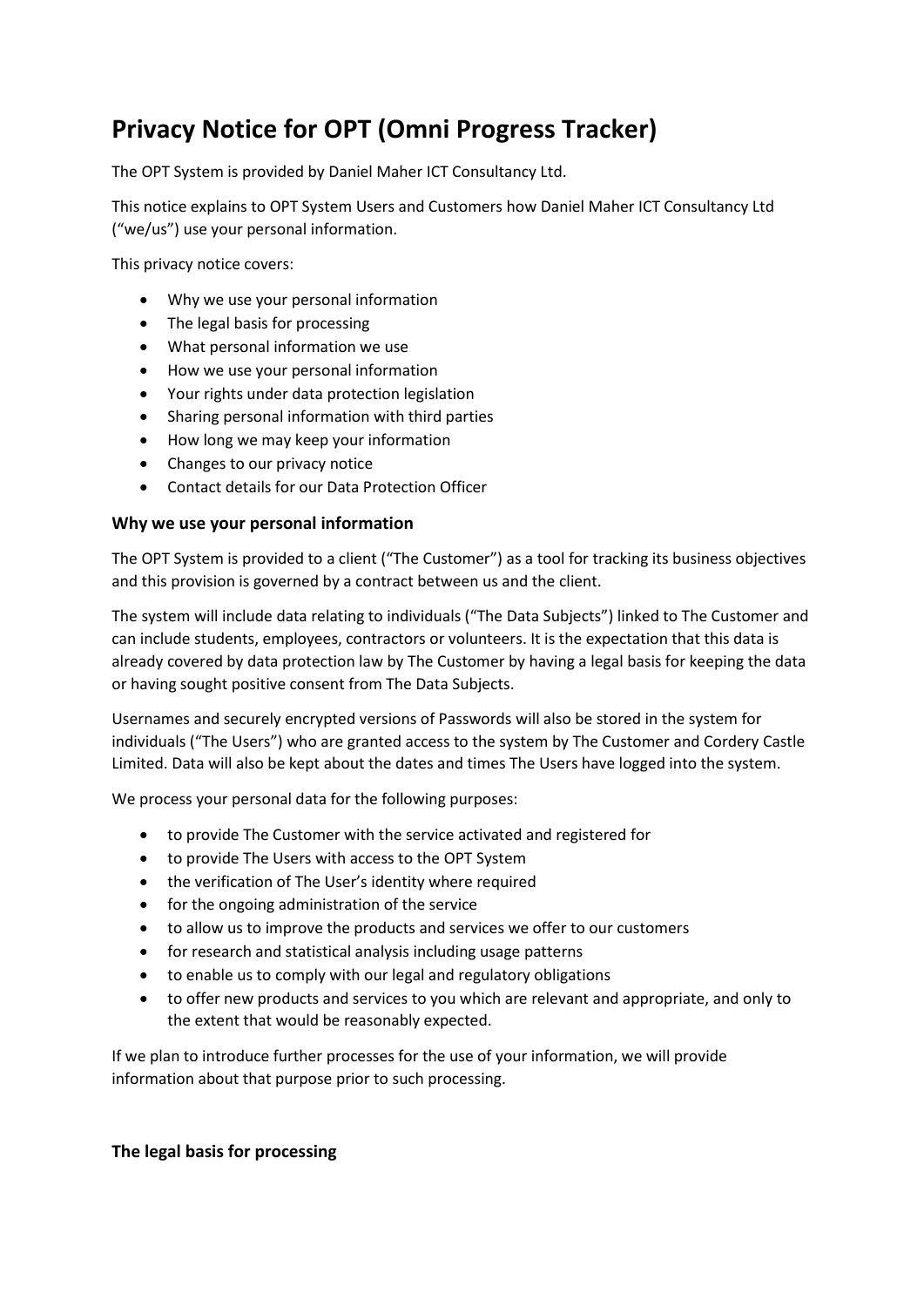Under Data Protection Law, there are various grounds which are considered to be a 'legal basis for processing'.

The legal basis for processing should be determined by the Data Controller.

Where we are the Data Processor, the legal basis is determined by the Customer. Typically, the legal basis in this scenario is:

#### *'processing is necessary for the performance of a task carried out in the public interest'*

Where we are the Data Controller, the legal basis for processing is based on:

#### *'processing is necessary for the purposes of legitimate interests pursued by the controller'*

It should be noted that in some circumstances this legal basis may vary, however, we always operate in full compliance with Data Protection Law and will only process data with a fair and reasonable legal basis for doing so.

#### **What personal information we process**

In order to carry out these services, we obtain data from The Customer based on the requirements stated in The Contract. It is agreed in The Contract that The Customer will have already determined the legal basis for storing this data in existing systems, which may include obtaining consent. This varies depending on The Customer but can include:

| How we process your personal information  |
|-------------------------------------------|
| <b>Examination Results</b>                |
| Disability/Special Needs Information      |
| Job Titles                                |
| Photographs                               |
| Unique Learner Numbers                    |
| Genders                                   |
| Dates of Birth                            |
| <b>OPT System Usernames and Passwords</b> |
| Email Addresses                           |
| <b>Names</b>                              |

We use your personal information, and some of our employees have access to such information, only to the extent required to carry out the services for agreed in The Contract with the Customer.

We have introduced appropriate technical and organisational measures to protect the confidentiality, integrity and availability of your personal information during storage, processing and transit.

Cordery Castle Limited only processes and stores your personal information in the UK.

#### **Your rights under Data Protection Law**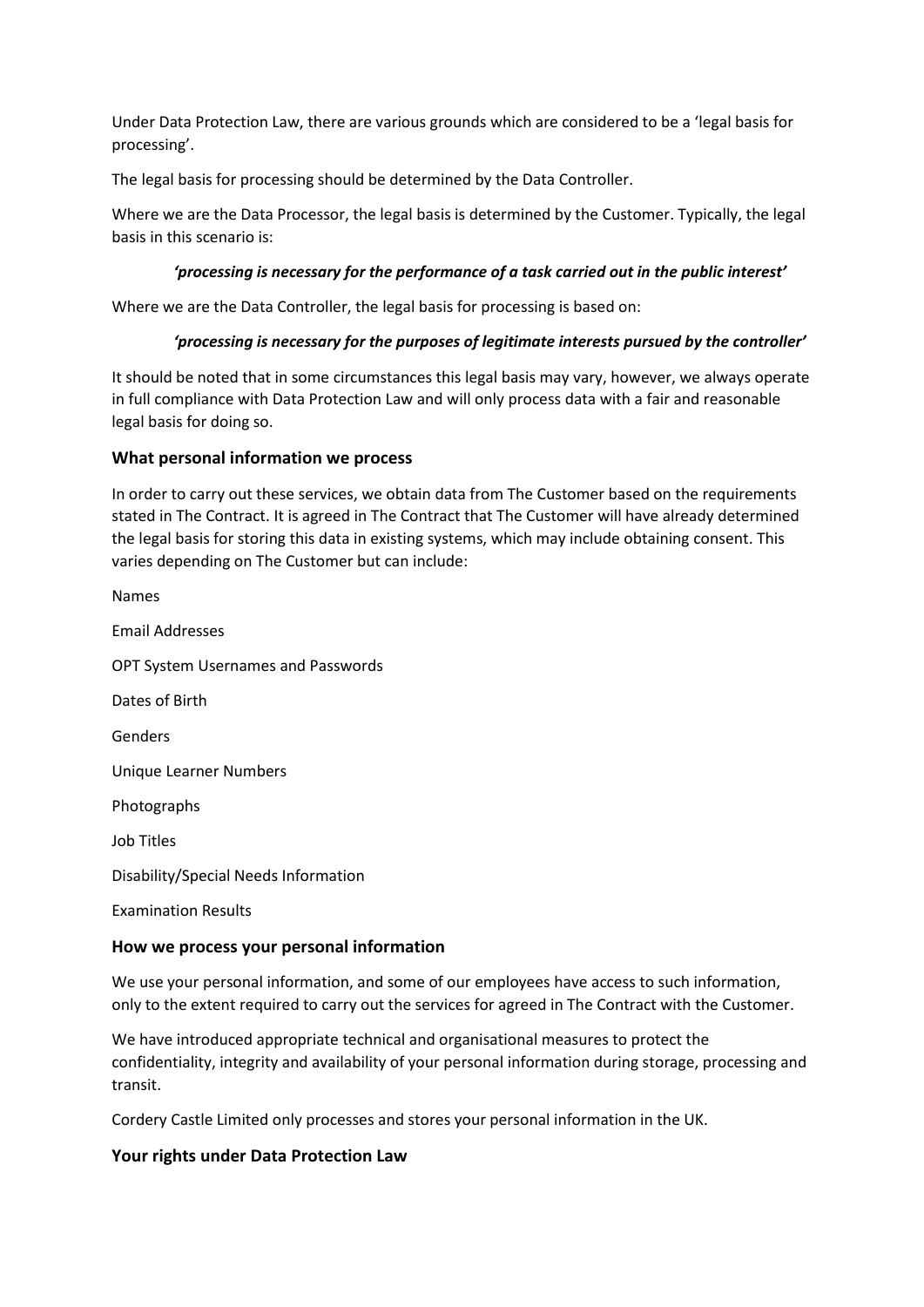## **1) Right to Access**

The Customer and The Data Subjects have the right to access to your personal information that we process and details about that processing.

This can usually be accessed by contacting The Customer in writing. However, should this not be possible, you can raise a Data Subject Access Request (DSAR) to request the data through Cordery Castle Limited.

## **2) Right to Rectification**

You have the right to request that information is corrected if it's inaccurate. The Data Subject can contact The Customer to make the changes on your behalf but in some cases you may have to contact us directly.

## **3) Right to Erasure (Right to be Forgotten)**

You have the right to request that your information is removed; depending on the circumstances, we may or may not be obliged to action this request.

## **4) Right to Object**

You have the right to object to the processing of your information; depending on the circumstances, we may or may not be obliged to action this request.

## **5) Right to Restriction of Processing**

You have the right to request that we restrict the extent of our processing activities; depending on the circumstances, we may or may not be obliged to action this request.

# **6) Right to Data Portability**

You have the right to receive the personal data which you have provided to us in a structured, commonly used and machine readable format suitable for transferring to another controller.

# **7) Right to lodge a complaint with a supervisory authority**

If you think we have infringed your privacy rights, you can lodge a complaint with the relevant supervisory authority. You can lodge your complaint in particular in the country where your live, your place of work or place where you believe we infringed your right(s).

You can exercise your rights be sending an e-mail to maher.d@woodkirkacademy.com. Please state clearly in the subject that your request concerns a privacy matter, and provide a clear description of your requirements.

Note: We may need to request additional information to verify your identity before we action your request.

# **Sharing personal information with third parties**

We host the OPT System using Layershift who store data for this system entirely in the UK, are subject to appropriate safeguards, operating in accordance with our specific instructions and limitations, and in full compliance with Data Protection Law. Their Privacy Policy is available here https://www.layershift.com/legal/PrivacyandCookiesPolicy.pdf.